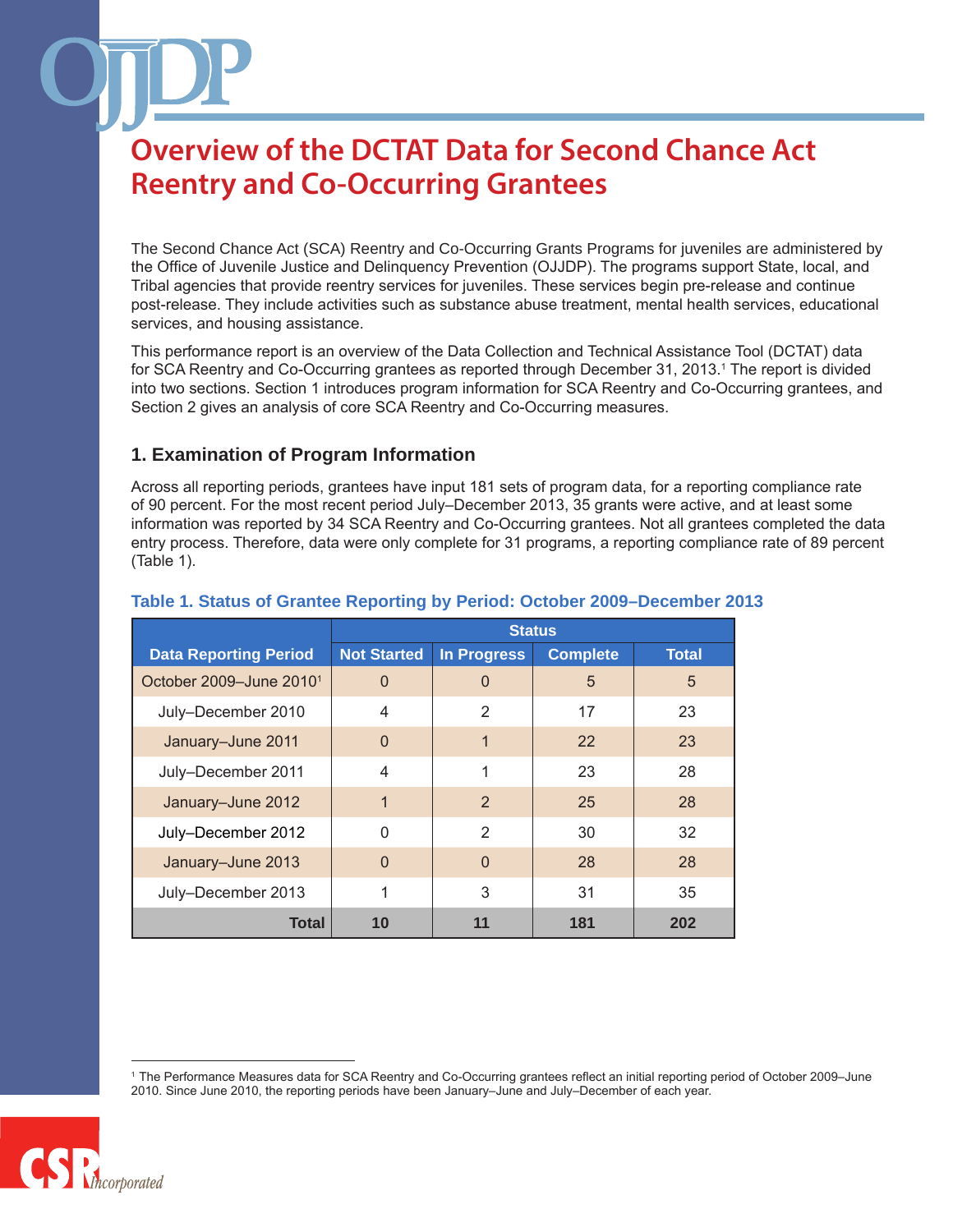In examining SCA Reentry and Co-Occurring grant amounts by State for the most recent reporting period, California received the most funds, followed by Oklahoma. A more comprehensive comparison of Federal award amounts is shown in Table 2.

| Table 2. Federal Award Amount by State (Dollars): July-December 2013 |  |  |
|----------------------------------------------------------------------|--|--|
|                                                                      |  |  |

| <b>Grantee State</b> | <b>Federal Award Amount</b><br>(Dollars) |  |  |
|----------------------|------------------------------------------|--|--|
| <b>AL</b>            | $\mathbb{S}$<br>300,000                  |  |  |
| AΖ                   | 750,000                                  |  |  |
| CA                   | 7,658,840                                |  |  |
| CO                   | 599,498                                  |  |  |
| <b>DE</b>            | 448,566                                  |  |  |
| <b>FL</b>            | 750,000                                  |  |  |
| IL                   | 1,323,185                                |  |  |
| IN                   | 366,180                                  |  |  |
| LA                   | 749,998                                  |  |  |
| MA                   | 582,268                                  |  |  |
| <b>MD</b>            | 750,000                                  |  |  |
| <b>MN</b>            | 375,000                                  |  |  |
| <b>MO</b>            | 358,477                                  |  |  |
| <b>ND</b>            | 194,019                                  |  |  |
| <b>NE</b>            | 1,148,291                                |  |  |
| <b>NJ</b>            | 123,753                                  |  |  |
| <b>NY</b>            | 741,949                                  |  |  |
| OH                   | 1,319,119                                |  |  |
| OK                   | 1,623,428                                |  |  |
| <b>SD</b>            | 749,559                                  |  |  |
| <b>TX</b>            | 1,048,827                                |  |  |
| VA                   | 337,500                                  |  |  |
| <b>WA</b>            | 1,350,000                                |  |  |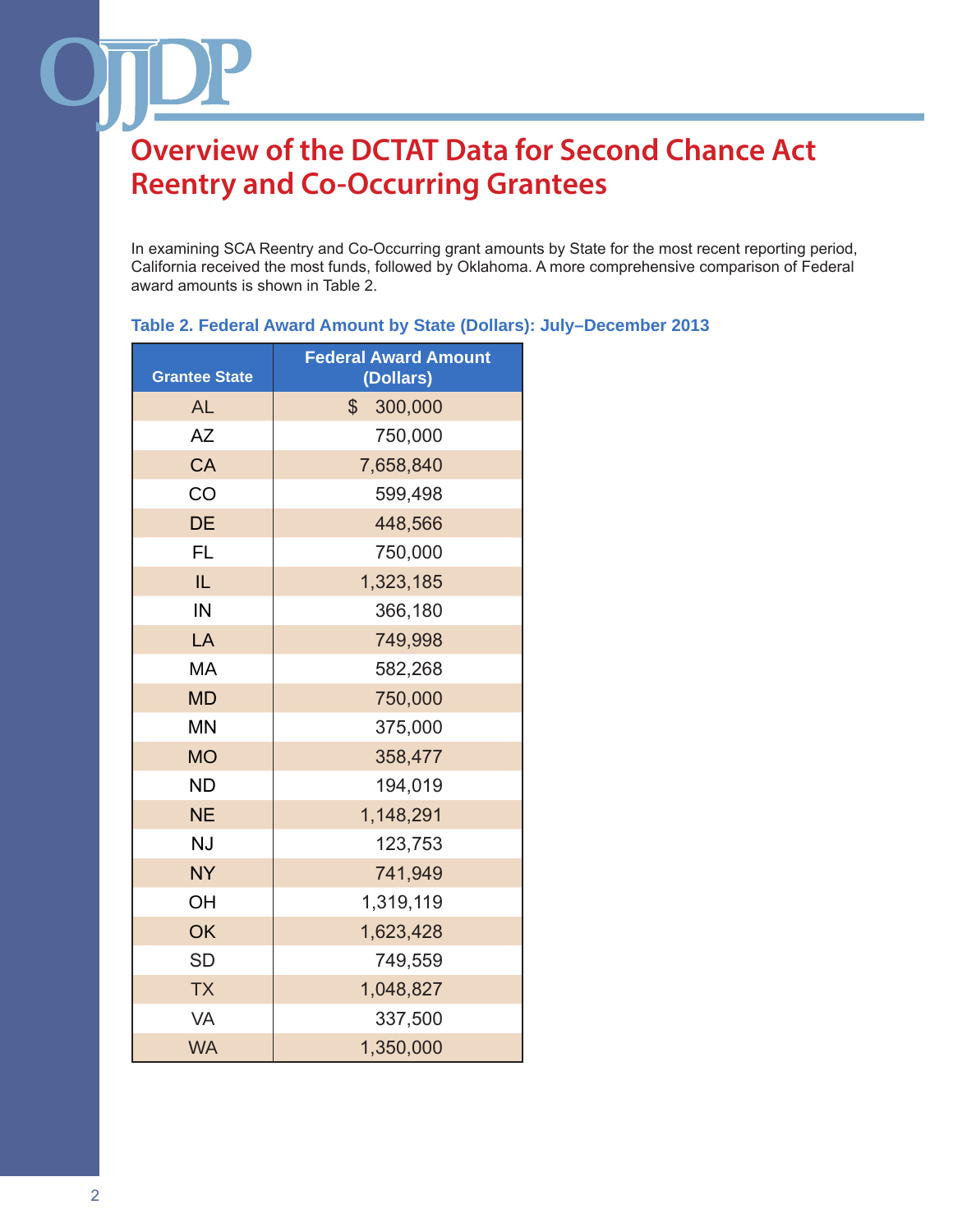The most grants and/or subgrants awarded during this reporting period went to California, with 12, followed by New York with 4 grants and/or subgrants. Figure 1 shows a comparison among 23 grantee States.



#### **Figure 1. Grants and/or Subgrants by State: July–December 2013**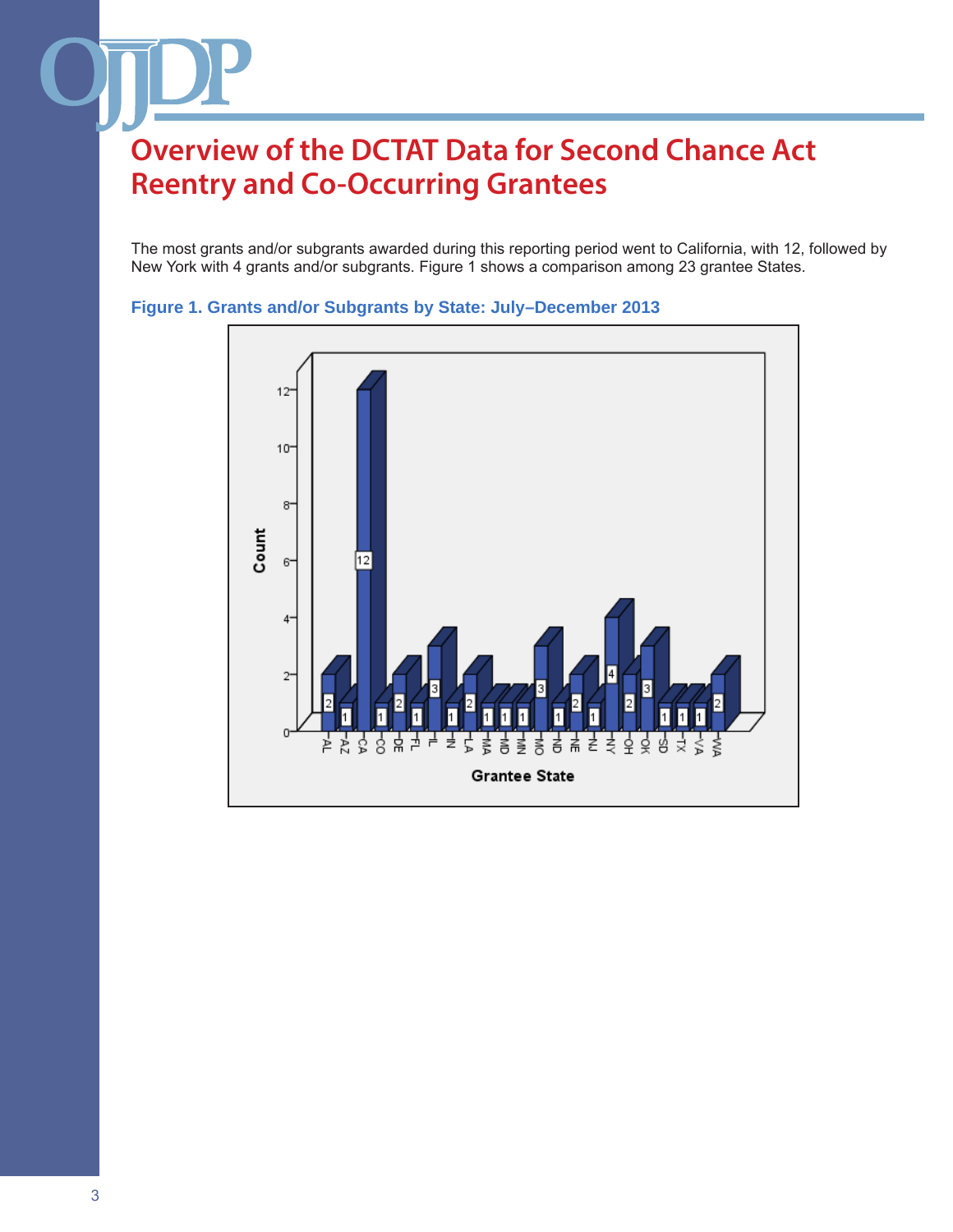Analysis of grantee and subgrantee implementing organizations for this period revealed that the largest numbers of programs were with juvenile justice organizations, accounting for 37 percent of awards, while units of local government represented 28 percent (Figure 2).



#### **Figure 2. Implementing Organizations: July–December 2013**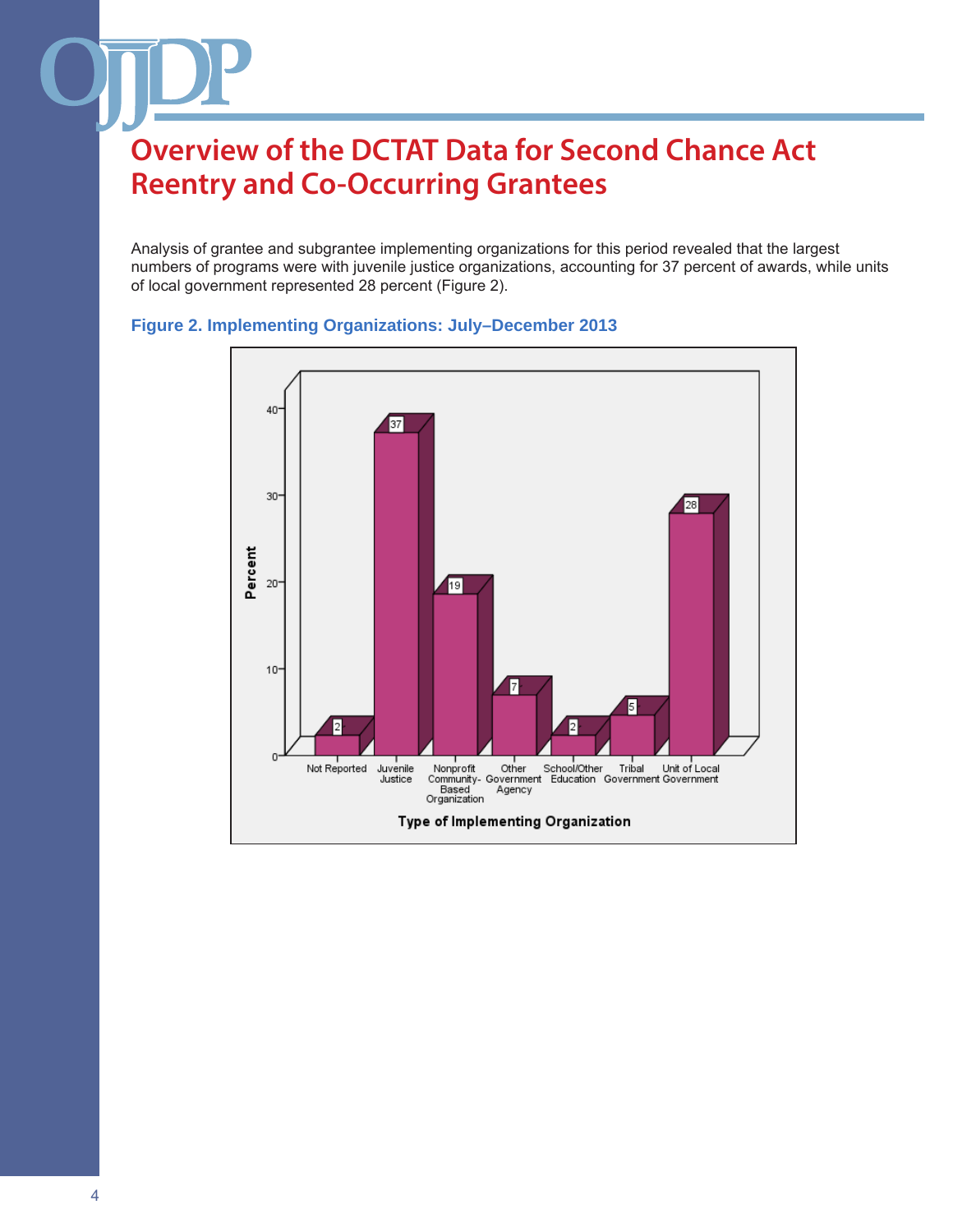Table 3 provides an aggregate of demographic data for the July–December 2013 reporting period. More specifically, the numbers in the table represent the population actually served by SCA Reentry and Co-Occurring grantees during the project period. Targeted services include any approaches specifically designed to meet the needs of the intended population (e.g., gender-specific, culturally based, and developmentally appropriate services).

#### **Table 3. Target Population: July–December 2013**

|                        | <b>Population</b>                          | <b>Grantees Serving Group</b><br><b>During Project Period</b> |
|------------------------|--------------------------------------------|---------------------------------------------------------------|
| <b>RACE/ETHNICITY</b>  | American Indian/Alaska Native              | 9                                                             |
|                        | Asian                                      | 9                                                             |
|                        | <b>Black/African American</b>              | 21                                                            |
|                        | Hispanic or Latino (of Any Race)           | 18                                                            |
|                        | Native Hawaiian and Other Pacific Islander | 6                                                             |
|                        | Other Race                                 | 8                                                             |
|                        | White/Caucasian                            | 14                                                            |
|                        | Caucasian/Non-Latino                       | 11                                                            |
|                        | Youth Population Not Served Directly       | $\overline{4}$                                                |
| <b>JUSTICE SYSTEM</b>  | At-Risk Population (No Prior Offense)      | 3                                                             |
| <b>STATUS</b>          | <b>First Time Offenders</b>                | 14                                                            |
|                        | <b>Repeat Offenders</b>                    | 23                                                            |
|                        | <b>Sex Offenders</b>                       | 11                                                            |
|                        | <b>Status Offenders</b>                    | 5                                                             |
|                        | <b>Violent Offenders</b>                   | 17                                                            |
|                        | Youth Population Not Served Directly       | 5                                                             |
| <b>GENDER</b>          | Male                                       | 24                                                            |
|                        | Female                                     | 22                                                            |
|                        | Youth Population Not Served Directly       | 4                                                             |
| <b>AGE</b>             | $0 - 10$                                   | $\Omega$                                                      |
|                        | $11 - 18$                                  | 24                                                            |
|                        | Over 18                                    | 8                                                             |
|                        | Youth Population Not Served Directly       | 4                                                             |
| <b>GEOGRAPHIC AREA</b> | Rural                                      | 5                                                             |
|                        | Suburban                                   | 12                                                            |
|                        | Tribal                                     | 3                                                             |
|                        | Urban                                      | 21                                                            |
|                        | Youth Population Not Served Directly       | 4                                                             |
| <b>OTHER</b>           | <b>Mental Health</b>                       | 23                                                            |
|                        | Substance Abuse                            | 23                                                            |
|                        | Truant/Dropout                             | 18                                                            |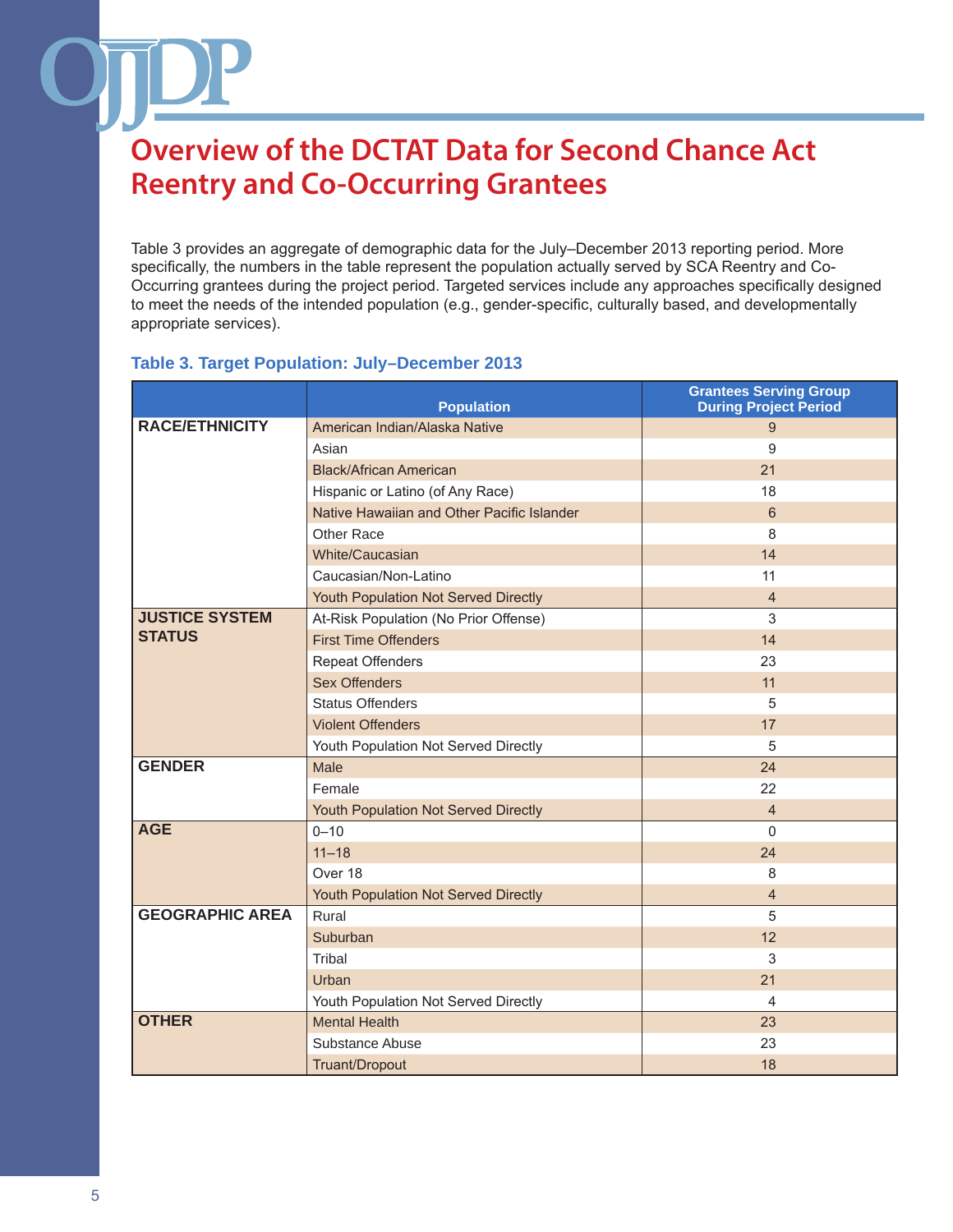#### **2. Analysis of Core Measures**

During the July–December 2013 reporting period, 77 percent (\$13,954,482) of Federal funds were being spent by active SCA grantees who had implemented evidence-based programs and practices (Figure 3). This figure includes those who reported their status as operational, meaning they expended grant funds toward program activities during the reporting period.

#### **Figure 3. Grant Funds for Evidence-Based Programs and Practices: July–December 2013**

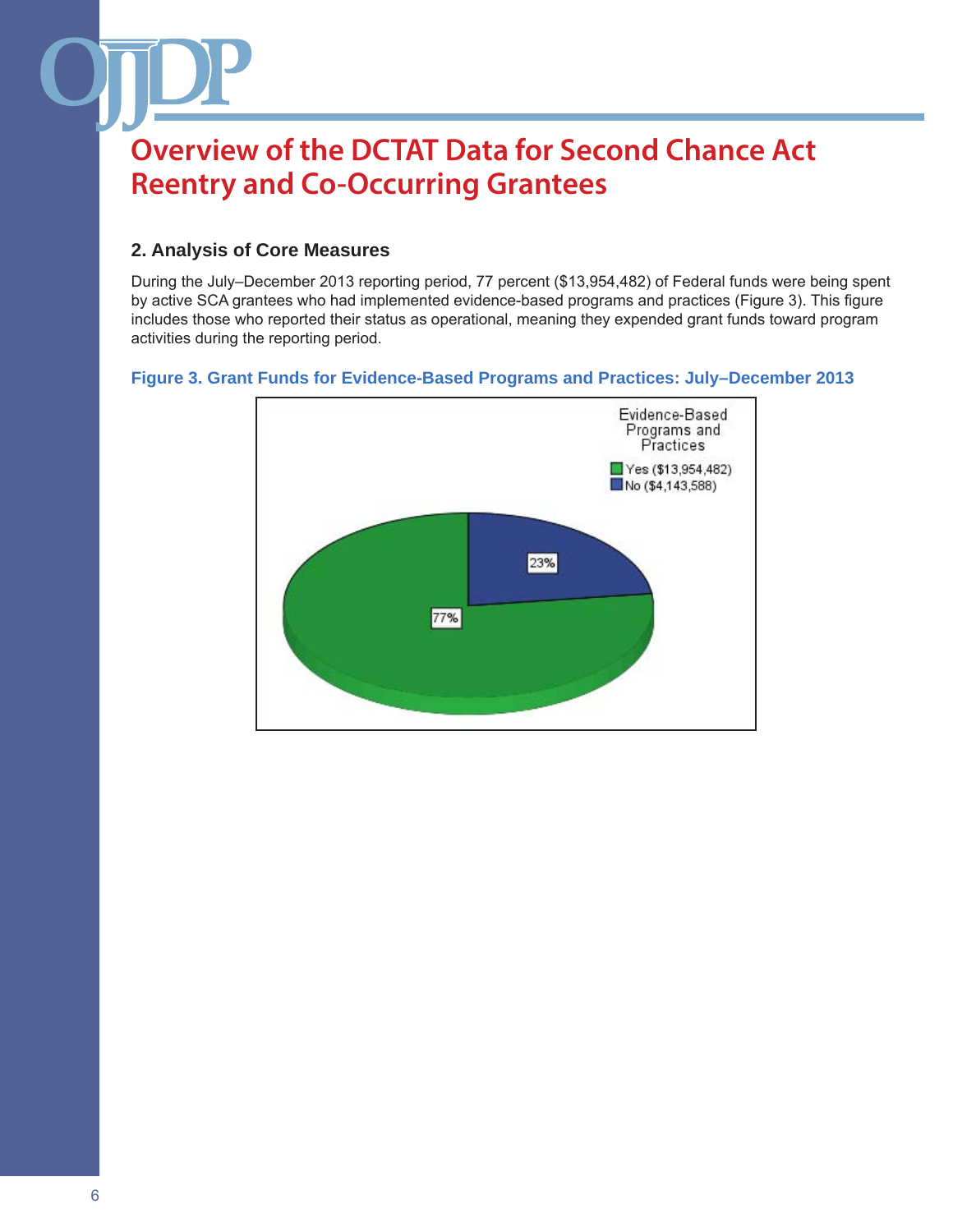Many SCA Reentry and Co-Occurring grantees and subgrantees are implementing evidence-based practices. During the July–December 2013 reporting period, 30 programs (68 percent) implemented such practices (Figure 4). In addition, the majority of SCA Reentry and Co-Occurring grantees reported providing a combination of pre- and post-release services.

#### **Figure 4. Evidence-Based Practices and Programs by Reporting Period: October 2009–December 2013**

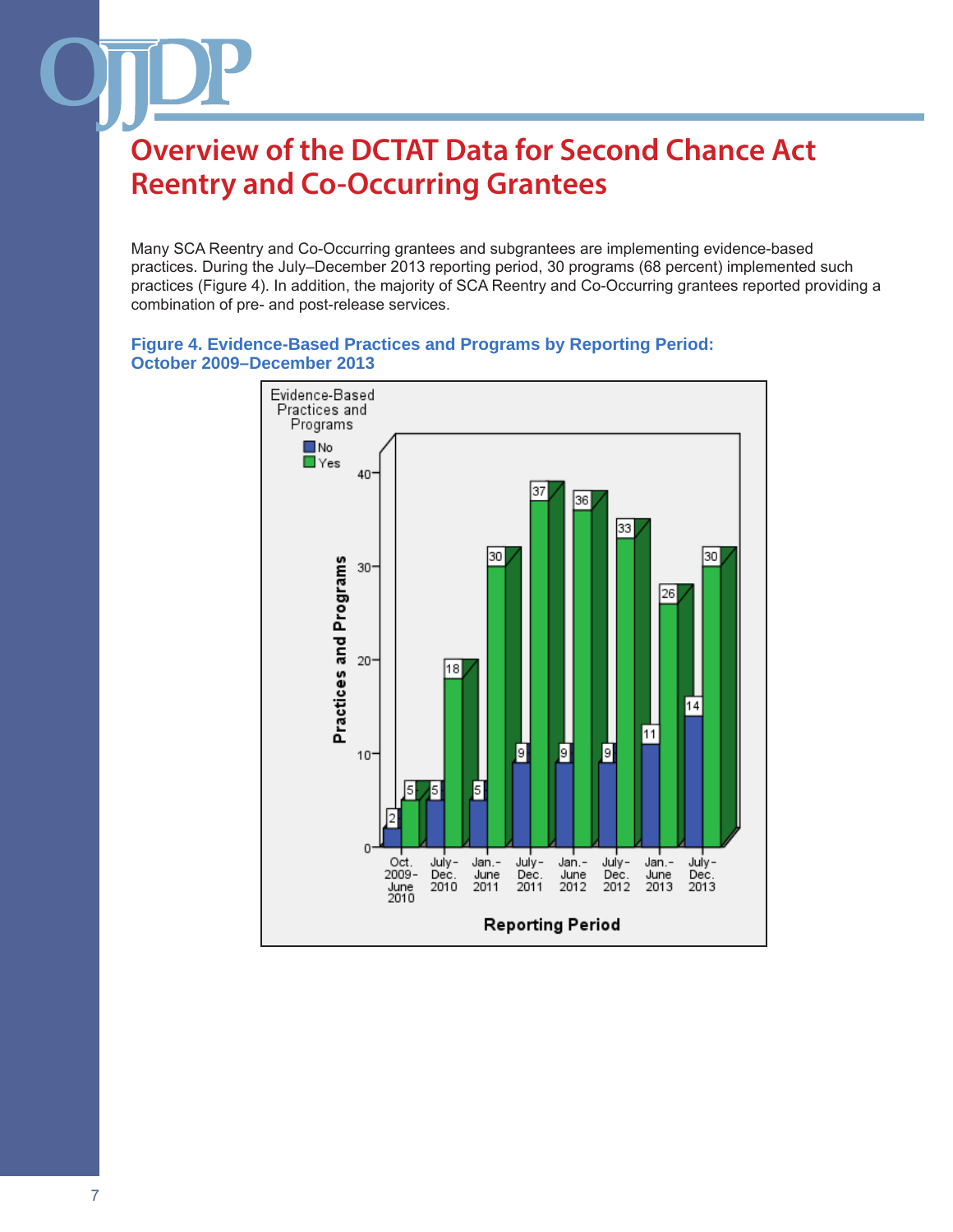The next section presents an aggregate of performance measures data (Table 4). Of the 1,145 youth served by SCA Reentry and Co-Occurring grantees, 1,034 youth (90 percent) were served using an evidencebased program or practice. In addition, 48 percent (170) of eligible youth exited programs after completing program requirements. Each grantee defines the requirements needed for a youth to complete each program. Sometimes a program cannot be completed in the 6 months represented by the reporting period. For example, in one program, youth have to complete 9 months of mentoring to be considered successful. If a youth exits such a program for any reason before 9 months of mentoring is complete, he or she is considered unsuccessful. The lack of a shorter-term definition for program completion therefore decreases the overall program completion rate.

#### **Table 4. Performance Measures: July–December 2013**

| <b>Performance Measure</b>                                                | Youth | <b>Percent</b> |
|---------------------------------------------------------------------------|-------|----------------|
| Youth served                                                              | 1,145 | N/A            |
| Youth served using an evidence-based program or<br>practice               | 1.034 | 90             |
| <b>Performance Measure</b>                                                | Youth | <b>Percent</b> |
| Youth who exited the program (either successfully or<br>unsuccessfully)   | 351   | N/A            |
| Youth who exited the program having completed all<br>program requirements | 170   | 48             |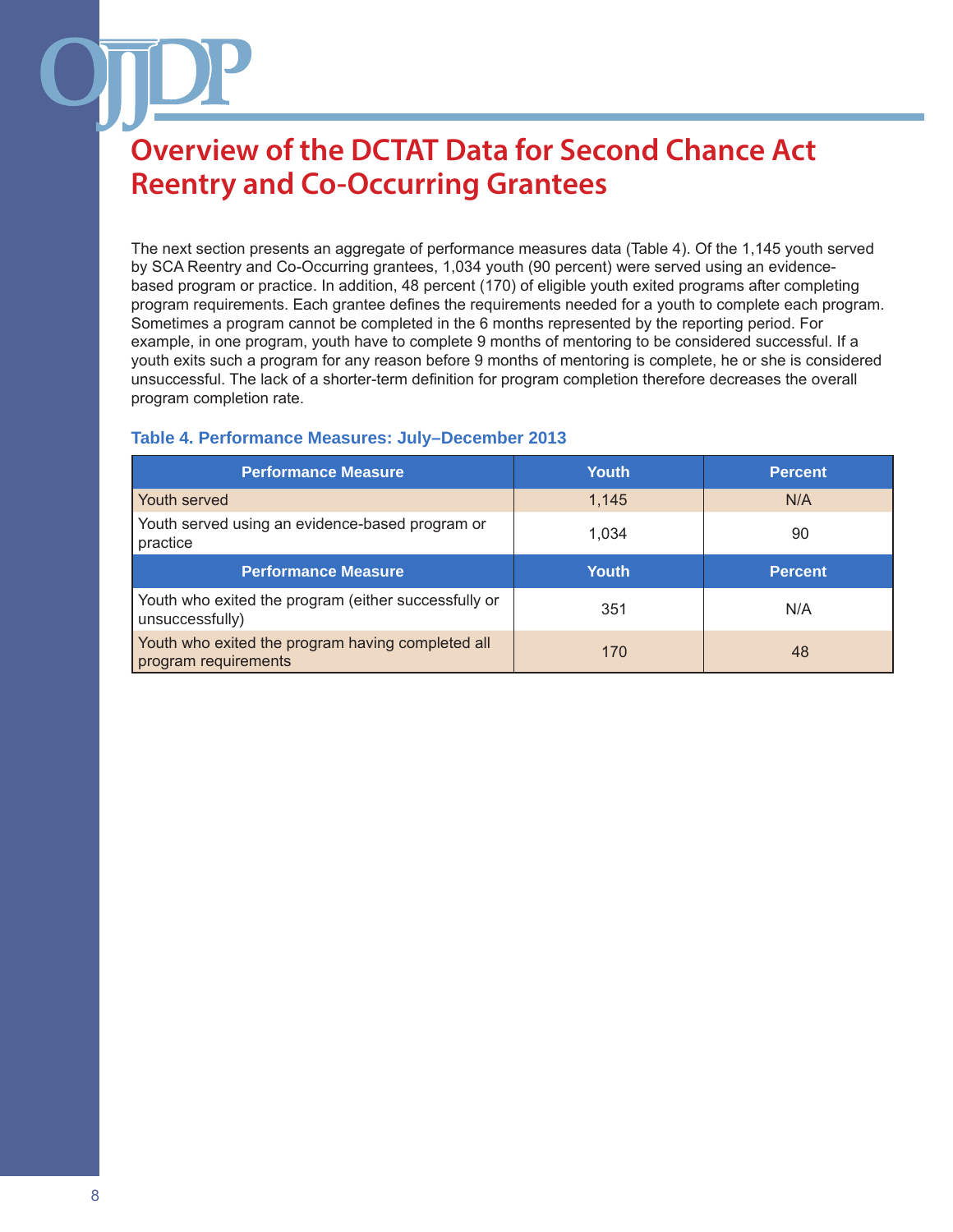The success of the SCA Reentry and Co-Occurring Grants Program is largely dependent on the reoffending rates of the program youth. Technical violations and actual new adjudications are measured separately to allow for a better understanding of the population being served by the grant. As shown in Table 5, 937 youth were tracked for technical violations. Of those, 105 were committed to a juvenile residential facility, and 126 received some other sentence as a result of a technical violation during the reporting period.

Long-term measurement of technical violations revealed that 337 youth who exited the program 6 to 12 months ago were tracked for technical violations during the reporting period. Of those, 12 were committed to a juvenile residential facility, and 11 received some other sentence as the result of a technical violation.

| <b>Performance Measure</b>                                                                                                                            | <b>Youth</b> | <b>Percent</b> |
|-------------------------------------------------------------------------------------------------------------------------------------------------------|--------------|----------------|
| Program youth tracked for technical violations (short-<br>term outcome)                                                                               | 937          | N/A            |
| Program youth committed to a juvenile residential<br>facility as a result of a technical violation                                                    | 105          | 11             |
| Youth sentenced to adult prison as a result of a<br>technical violation                                                                               | $\mathbf 0$  | $\Omega$       |
| Youth who received some other sentence as a result<br>of a technical violation                                                                        | 126          | 13             |
| <b>Total</b>                                                                                                                                          | 231/937      | 25             |
| <b>Performance Measure</b>                                                                                                                            | <b>Youth</b> | <b>Percent</b> |
| Program youth who exited the program 6-12 months<br>ago and were tracked for technical violations (long-<br>term outcome)                             | 337          | N/A            |
| Program youth who exited the program 6-12 months<br>ago and were committed to a juvenile residential<br>facility as a result of a technical violation | 12           | 4              |
| Youth who exited the program 6-12 months ago<br>and were sentenced to adult prison as a result of a<br>technical violation                            | 0            | 0              |
| Youth who exited the program 6-12 months ago<br>and received some other sentence as a result of a<br>technical violation                              | 11           | 3              |
| <b>Total</b>                                                                                                                                          | 23/337       | 7              |

#### **Table 5. Technical Violation Measures: July–December 2013**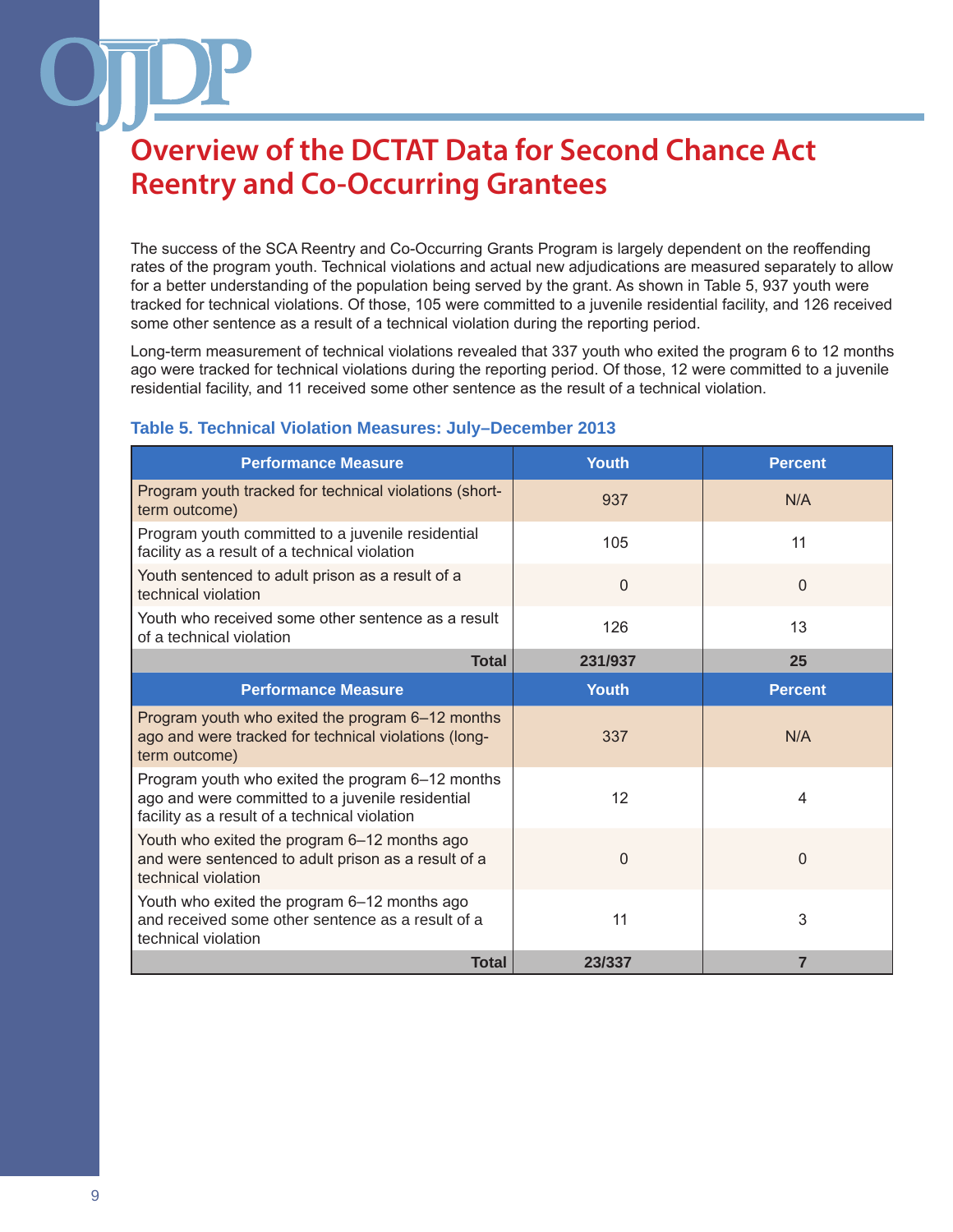As shown in Table 6, of the 1,206 program youth who were tracked for adjudications during the reporting period, 41 (3 percent) were committed to a juvenile residential facility as the result of a new adjudication. Moreover, 42 were sentenced to adult prison, and 93 were given some other sentence during the reporting period.

Long-term recidivism data showed that 398 youth had exited the program 6 to 12 months ago and were tracked for new adjudications during the reporting period. Of those, 13 (3 percent) were recommitted to a juvenile residential facility, 8 were sentenced to adult prison, and 39 were given some other sentence as the result of a new adjudication.

#### **Table 6. Recidivism Measures: July–December 2013**

| <b>Performance Measure</b>                                                                                                                             | <b>Youth</b> | <b>Percent</b> |
|--------------------------------------------------------------------------------------------------------------------------------------------------------|--------------|----------------|
| Program youth tracked for adjudications (short-term<br>outcome)                                                                                        | 1,206        | N/A            |
| Program youth committed to a juvenile residential<br>facility as the result of a new adjudication                                                      | 41           | 3              |
| Youth sentenced to adult prison as the result of a<br>new adjudication                                                                                 | 42           | 3              |
| Youth given some other sentence as the result of a<br>new adjudication                                                                                 | 93           | 8              |
| <b>Total</b>                                                                                                                                           | 176/1,206    | 15             |
| <b>Performance Measure</b>                                                                                                                             | <b>Youth</b> | <b>Percent</b> |
| Program youth who exited the program 6-12 months<br>ago and were tracked for new adjudications (long-<br>term outcome)                                 | 398          | N/A            |
| Program youth who exited the program 6-12 months<br>ago and were recommitted to a juvenile residential<br>facility as the result of a new adjudication | 13           | 3              |
| Youth who exited the program 6-12 months ago and<br>were sentenced to adult prison as the result of a new<br>adjudication                              | 8            | $\overline{2}$ |
| Youth who exited the program 6-12 months ago and<br>were given some other sentence as the result of a<br>new adjudication                              | 39           | 10             |
| <b>Total</b>                                                                                                                                           | 60/398       | 15             |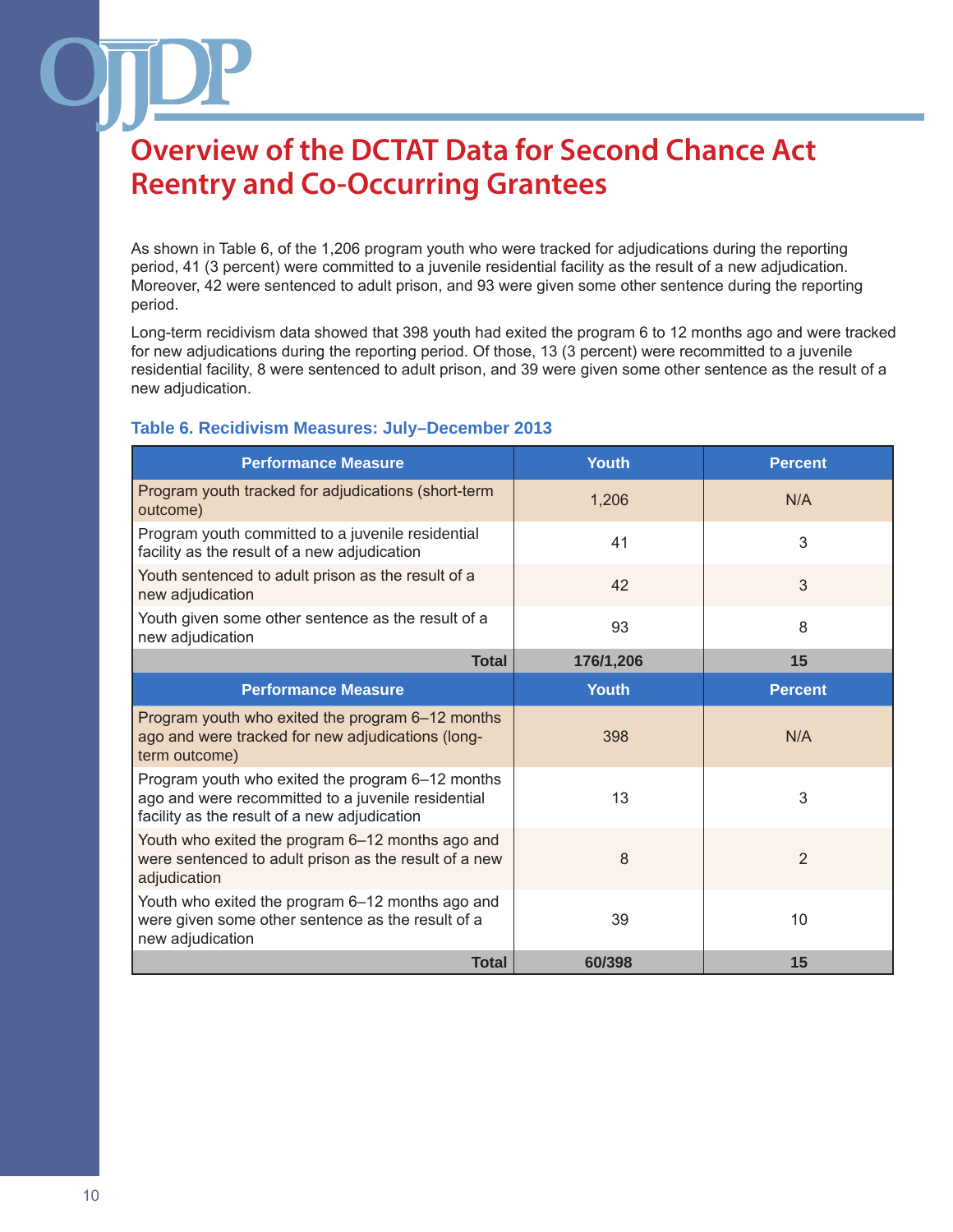A more comprehensive comparison of short-term recidivism rates by reporting period is shown in Figure 5. Overall, rates have remained fairly consistent since the first two reporting periods, as the SCA Reentry and Co-Occurring Grants Programs continue to expand.

#### **Figure 5. Percent Short-Term Recidivism by Reporting Period: October 2009–December 2013**

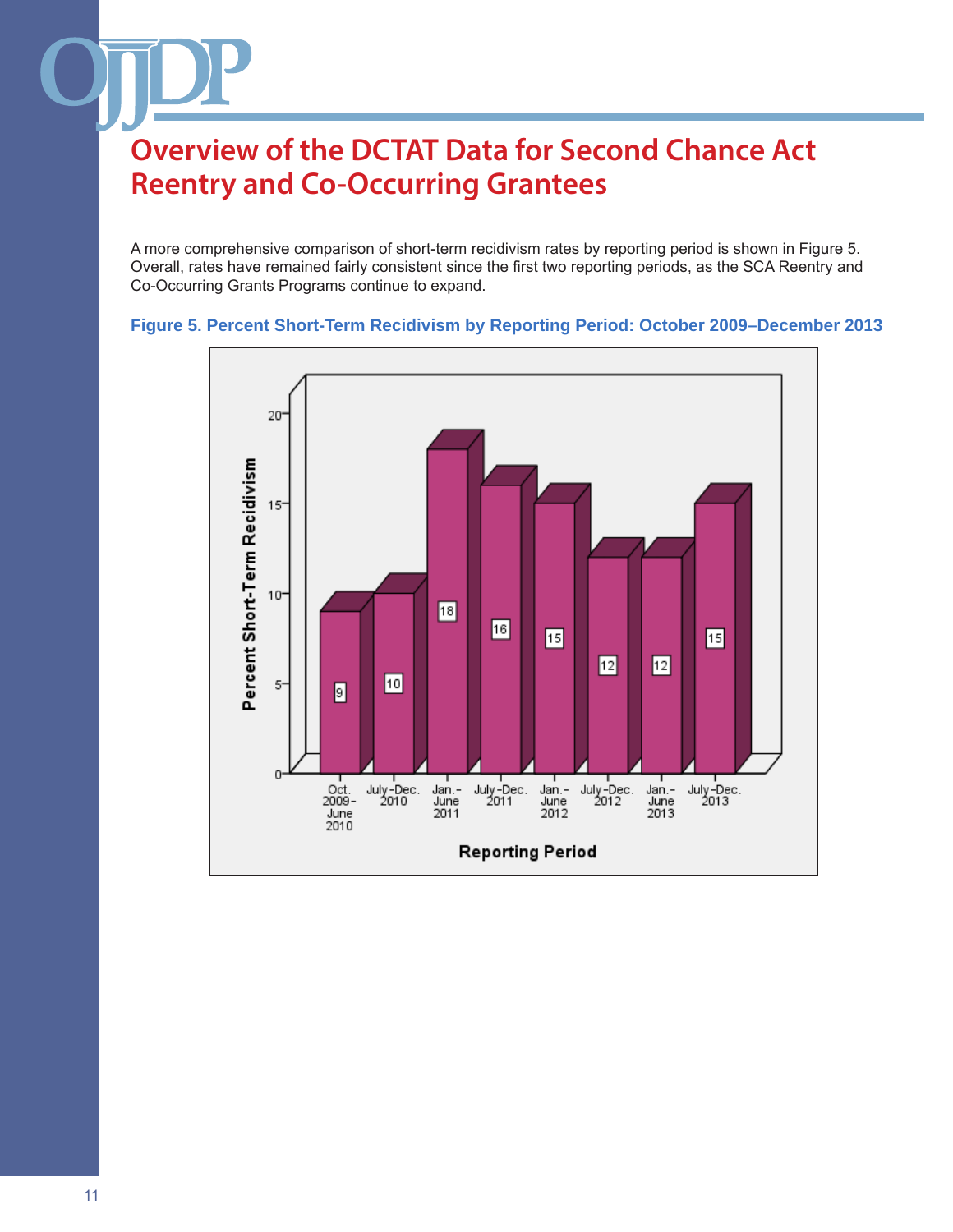Likewise, Figure 6 shows a comparison of the long-term recidivism rates by reporting period. Please note that data were not available for the initial reporting period. As with short-term recidivism, long-term analysis of this measure revealed relatively stable rates over time.



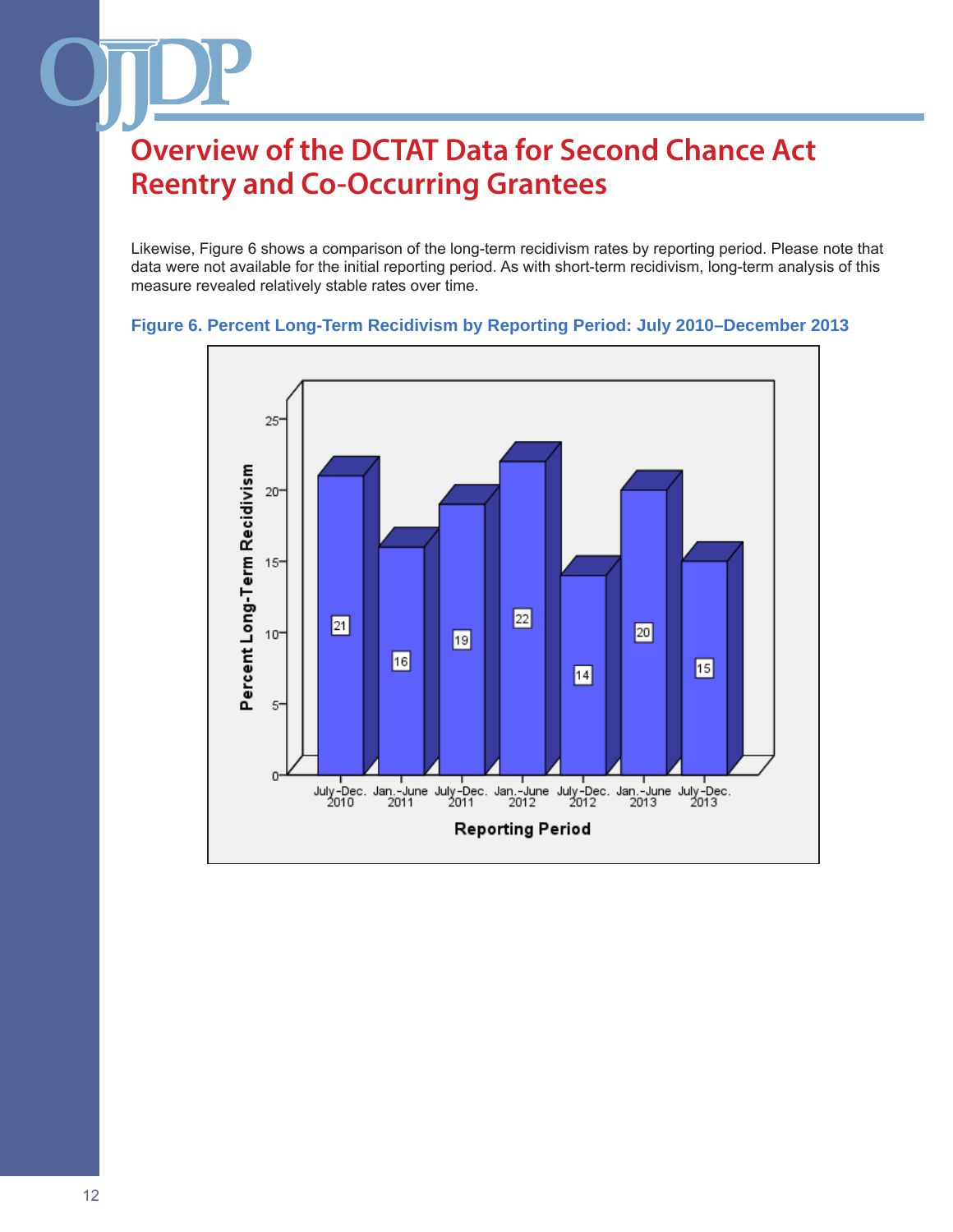Grantees provided youth with substance use counseling, mental health, and housing services (Figure 7). Of the 744 youth identified as needing substance use counseling, 609 youth (82 percent) actually received this service. In addition, 496 eligible youth (75 percent) received mental health services, and 177 youth successfully found housing during the reporting period. There is clearly a continued need for more substance use counseling and mental health services for youth—more than can currently be provided by these grants.



#### **Figure 7. Types of Services Provided to Participants: July–December 2013**